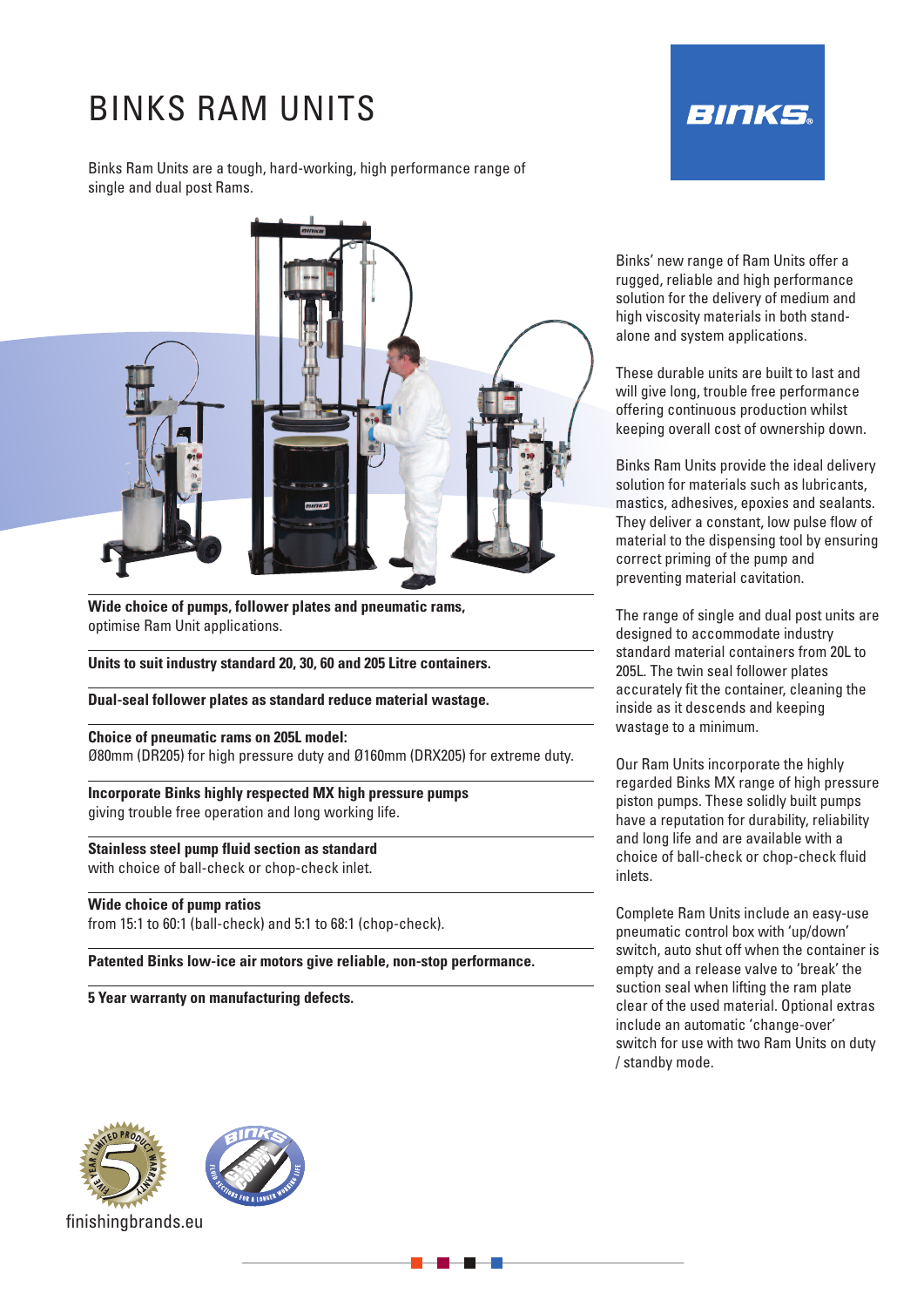**BINKS.** 

# BINKS RAM UNIT *Packages*

Our ram units are built on 3 rugged chassis sizes. The 500mm x 350mm single post chassis for the SR20, the 710mm x 460mm dual post chassis for the DR20, 30 and 60 units and the 915mm x 60mm chassis for the DR205 and DRX205 units.





#### **Ram Unit Pump Outfit Options**

Equip your Ram Unit from our extensive range of durable, hard-working MX Pumps. (See back page for pump fluid output and pressure ratings)



**Optional extras include:**



*Trolley for SR20 (Part No. 104128)*



*Auto changeover unit for twin Ram-Unit 'duty / standby' control (Part No. 104099)*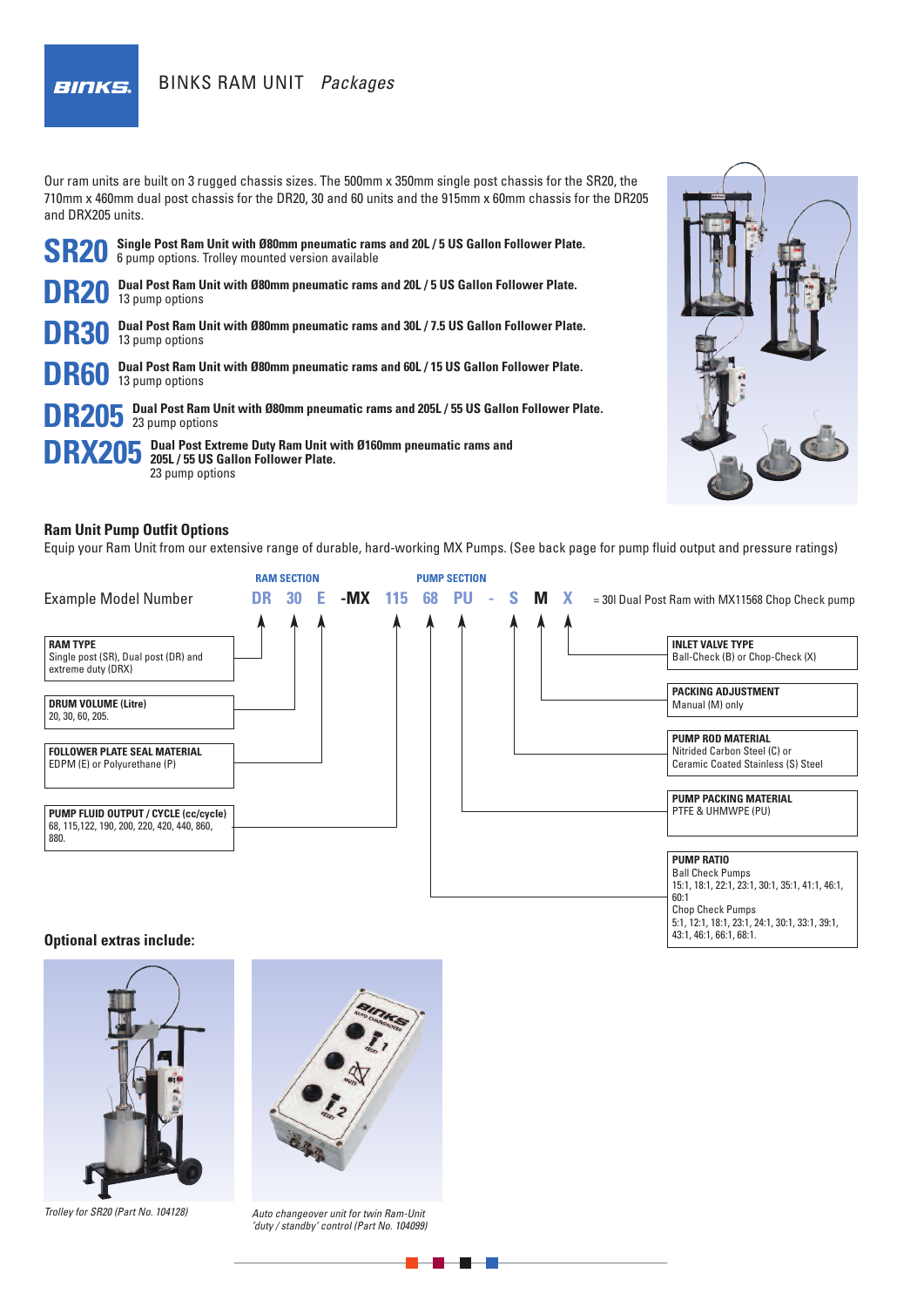

*Patented anti-stall, magnetic detent technology with quick exhaust valves give 'no-ice' operation for uninterrupted production.*



*Follower plates include priming port and release valve for fast container change-over.*



*Dual-seal follower plates for industry standard 20, 30, 60 & 205 litre containers.*



*Choice of ball-check (left) or Chop-Check (right) inlet valve configuration.*





*Pump air control.*



*Easy to use Ram control box for simple operation.*



*Nitrided carbon steel pump rod (top) Ceramic coated stainless steel (bottom) for greater durability (see below).*





*Independent trials have verified that Ceramic-Coated stainless steel pump pistons provide the most durable surface available for resisting wear from highly abrasive fluids, whilst reducing friction and extending the pump packing lifecycle.*

*Stainless steel fluid sections as standard.*

e k

 $\blacksquare$ 

-11